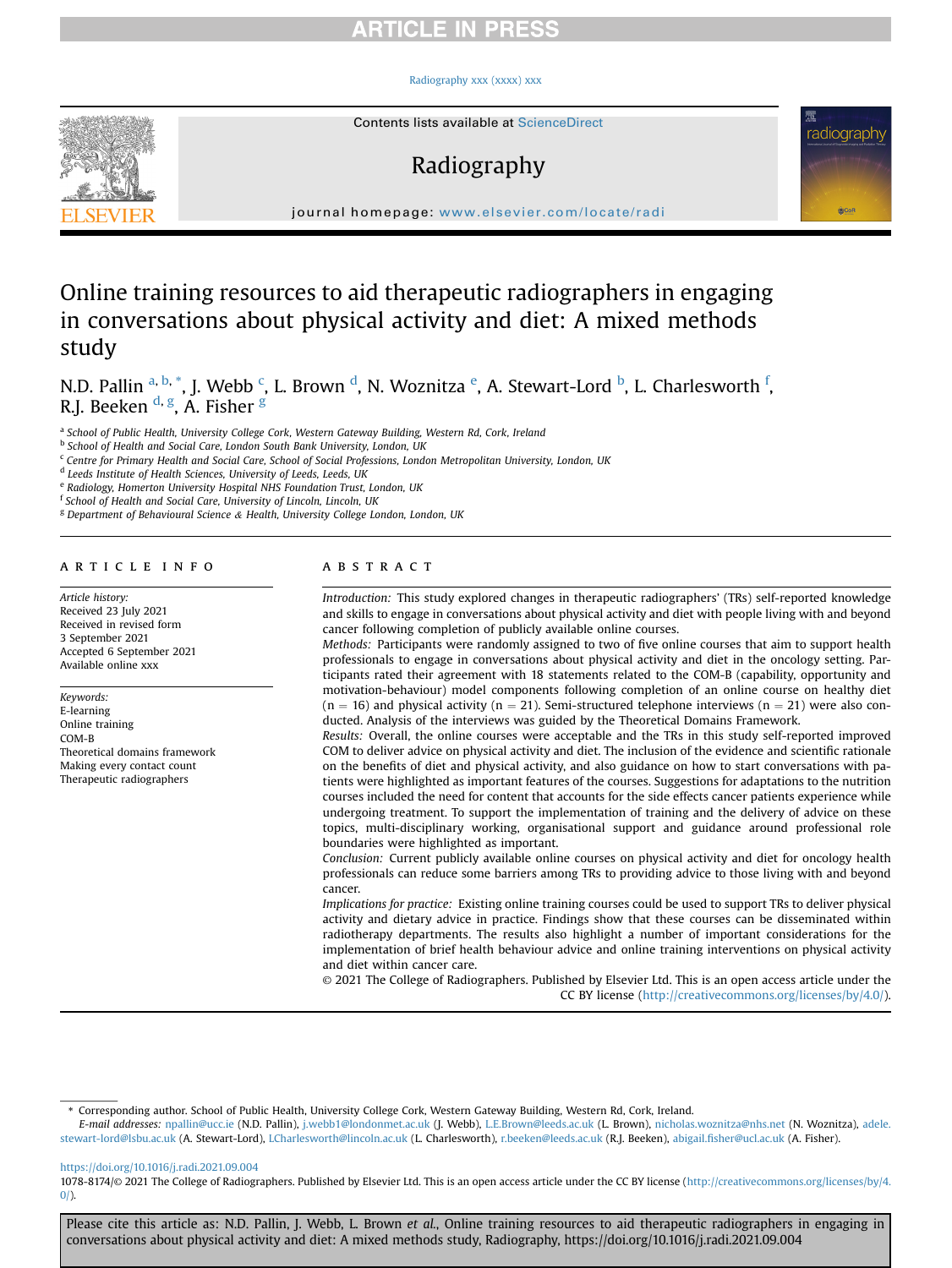## Introduction

The incidence of cancer is continually increasing worldwide.<sup>[1](#page-7-0)</sup> However, despite improving survival rates many people living with and beyond cancer report worse health-related quality of life in comparison to the general population.<sup>[2](#page-7-1)</sup> Physical activity can help improve many common side effects of cancer treatments, including fatigue, psychological distress, adverse impact on body composition, in addition to improving physical function and quality of life.<sup>[3](#page-7-2)[,4](#page-7-3)</sup> Being active after a cancer diagnosis is also correlated with improved survival and reduced recurrence.<sup>[5](#page-7-4)</sup> While research into nutrition and cancer survival remains preliminary, evidence is also emerging that after a cancer diagnosis following a healthy diet can improve quality of life, physical function and reduce fatigue among those living with and beyond cancer. $6-9$  $6-9$  $6-9$ 

In response to this, the UK Independent Cancer Taskforce outlined the need for healthcare professionals to engage people with cancer in conversations about improving their health by addressing risk factors such as physical activity and diet. $^{10}$  $^{10}$  $^{10}$  Indeed, the delivery of health promotion advice is now recognised as a key part of quality cancer survivorship care.<sup>11</sup> Although oncology healthcare professionals have reported a desire to provide health behaviour advice to their patients, this has not always been observed in practice[.12](#page-7-8)[,13](#page-7-9) A survey of 583 therapeutic radiographers (TRs) in the UK published by our research group revealed that 89% believed providing health behaviour advice to cancer patients was part of their role.<sup>[13](#page-7-9)</sup> However, this was not matched by provision of advice as only 19% and 25% of TRs reported advising on healthy eating and physical activity routinely with patients respectively.<sup>[13](#page-7-9)</sup> Qualitative interviews with 15 TRs from this study further highlighted that lack of knowledge, confidence and skills were barriers to lifestyle advice provision.<sup>[14](#page-7-10)</sup> This was particularly the case for advice provision on the topics of physical activity and diet, and online training was highlighted as a potential strategy to address this.<sup>13,[14](#page-7-10)</sup>

The distribution of educational materials may bring about professional behaviour change.<sup>[15](#page-7-11)</sup> Online courses for healthcare professionals can be appropriate for continuing professional development, while allowing flexibility to participate during times that are convenient.<sup>16</sup> Currently there are some publicly available online courses in the UK for oncology professionals on delivering physical activity and dietary advice to cancer patients.<sup>[17](#page-7-13)-[23](#page-7-13)</sup> However, it is unknown if TRs are accessing these resources or if they improve TRs' knowledge, skills or behaviours in delivering advice on these topics. Therefore, the aim of this study was to explore if TRs' self-reported knowledge and skills to deliver brief advice on physical activity and healthy diet changed following completion of publicly available online courses. Determinants to undergoing training and delivering advice on these topics in the radiotherapy setting were also explored.

## Methods

### Study design

An explanatory sequential mixed method design was employed, where integration occurred at the design level. $^{24}$  $^{24}$  $^{24}$  After completing each course, participants completed an online survey to assess their self-perceived 'capability, opportunity and motivation' to deliver physical activity and healthy eating advice. A validated survey was not available and therefore this survey was based on a previous study. $25$  The survey was based on the COM-B self-evaluation questions $^{26}$  $^{26}$  $^{26}$  and presented 18 statements and asked participants to rate the extent they agreed with each statement  $(1 =$  strongly disagree;  $5 =$  strongly agree) ([Table 1\)](#page-2-0). Interviews were used to

obtain further insight into the quantitative survey results to provide a greater understanding of how the online courses addressed barriers to delivering brief health behaviour advice.

## Online courses

To our knowledge, no online courses on engaging in healthy diet and physical activity conversations with people living with and beyond cancer have been specifically designed for TRs. To identify available courses, a Google search using key words was carried out ([Table 2\)](#page-2-1). Also, a search of healthcare continuous professional development (CPD) and cancer charitable sector websites in the UK was carried out. The same search was repeated in these websites' search function and/or following relevant links using the drop-down menus. Searches conducted inwebsites dedicated to cancer topics did not use the search term "cancer", as these sites were already specific to cancer information. The searches were conducted between September 2019 and November 2019. The following criteria were considered in deciding on the final suitable courses for this study:

Content: designed to improve physical activity and/or healthy eating knowledge and counselling skills to support those living with and beyond cancer. Courses that focused on one type of cancer were not selected.

Healthcare professional group: developed for oncology healthcare professionals and not patients.

Length: each course had to take less than 1 h to complete as time is a reported barrier among healthcare professionals in undergoing training.<sup>14</sup>

Cost: freely available so all healthcare professionals can access them.

Accessibility: available online and publicly available to healthcare staff.

Five online training courses were selected.<sup>17,[18](#page-7-14),[20](#page-8-3)-[22](#page-8-3)</sup> One of these focused on both physical activity and nutrition<sup>[18](#page-7-14)</sup> one on nutrition<sup>[22](#page-8-4)</sup> and three on physical activity advice.<sup>17,[20,](#page-8-3)[21](#page-8-5)</sup> Details of the course characteristics are outlined in [Table 3.](#page-3-0) A web-based randomiser allocated two of the five online training courses to each participant, resulting in six groups. This was to allow comparison of courses and to minimise participant burden. Participants therefore completed the nutrition course<sup>[22](#page-8-4)</sup> or the physical activity and nutrition course<sup>[18](#page-7-14)</sup> and one of the courses on physical activity<sup>[17,](#page-7-13)[20,](#page-8-3)[21](#page-8-5)</sup> ([Table 4\)](#page-3-1).

## Recruitment and procedure

Ethical approval for this study was granted by London South Bank University Research Ethics Committee (Ref: ETH1920-0044/  $1920-0184$ ). We aimed to recruit 30 participants so that five participants would be allocated to one of the course groups ([Table 4\)](#page-3-1). From May 2020 to July 2020, using convenience sampling an email was sent to radiotherapy departments in England inviting participation. After contacting 48 departments, the number of participants was reached and recruitment was stopped. The email included an information sheet explaining the research and inviting TRs to email the research team if they wished to take part. Those who responded were subsequently provided with a consent form to sign and return, and guidance in accessing and completing two online courses and an online survey. Participants were asked to complete the courses within one month and complete the survey immediately after completing the training.

All participants were invited to participate in a semi-structured telephone interview using the interview schedule (supplementary material 1) as a guide. The interviews were conducted by NDP, a lecturer in therapeutic radiography at the time of data collection, who had undergone training in conducting interviews. The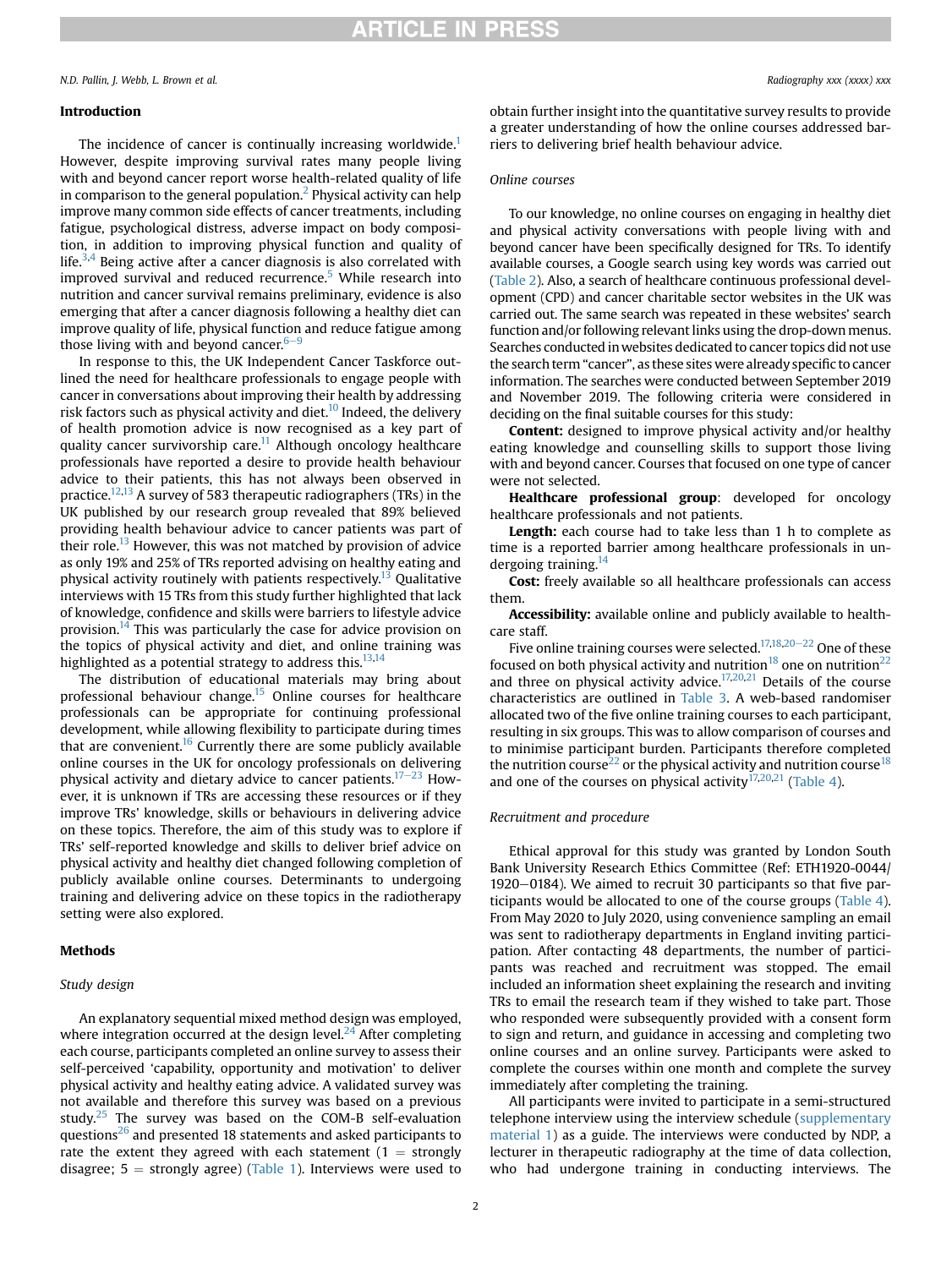# **IRTICLE IN PRESS**

#### <span id="page-2-0"></span>Table 1

| N.D. Pallin, J. Webb, L. Brown et al. | Radiography xxx (xxxx) xxx |
|---------------------------------------|----------------------------|
|---------------------------------------|----------------------------|

| Survey statement <sup>a</sup>                                                             | Mean (SD) | 95% CI      | Survey response % <sup>b</sup> |                |     |       |                |       |
|-------------------------------------------------------------------------------------------|-----------|-------------|--------------------------------|----------------|-----|-------|----------------|-------|
| the training on delivering physical activity advice has                                   |           |             | 1                              | $\overline{2}$ |     | 3     | $\overline{4}$ | 5     |
| Capability                                                                                |           |             |                                |                |     |       |                |       |
| Improved my knowledge on the importance of healthy eating for cancer patients             |           | $3.6 - 4.4$ | 0%                             | 0%             |     | 25%   | 50%            | 25%   |
| Improved my knowledge of what to say to cancer patients about healthy eating              |           | $3.6 - 4.4$ | 0%                             | 0%             |     | 25%   | 50%            | 25%   |
| Given me the skills to have a conversation about healthy eating                           | 3.9(0.96) | $3.4 - 4.4$ | 0%                             | 12%            |     | 13.5% | 50%            | 25%   |
| <b>Opportunity</b>                                                                        |           |             |                                |                |     |       |                |       |
| Given me the tools and prompts to remember to have a conversation about healthy eating    | 3.9(0.9)  | $3.4 - 4.3$ | 0%                             | 6%             |     | 25%   | 44%            | 25%   |
| Helped me understand how to fit the conversation in to the time I have available          | 3.5(1.3)  | $2.8 - 4.2$ | 6%                             | 19%            |     | 19%   | 31%            | 25%   |
| Made signposting to healthy eating resources easier                                       | 3.9(1.0)  | $3.3 - 4.4$ | 0%<br>12%                      |                |     | 19%   | 38%            | 31%   |
| <b>Motivation</b>                                                                         |           |             |                                |                |     |       |                |       |
| Given me the confidence to have a conversation on healthy eating with patients            | 4.0(1.0)  | $3.3 - 4.5$ | 0%<br>20%                      |                |     | 0%    | 47%            | 33%   |
| Made me feel like I should talk about healthy eating as part of my role                   | 4.0(0.6)  | $3.6 - 4.5$ | 6%<br>0%                       |                | 13% | 50%   | 31%            |       |
| Was appropriate for my role as a therapeutic radiographer                                 | 3.9(0.9)  | $3.4 - 4.4$ | 0%<br>12.5%                    |                |     | 12.5% | 50%            | 25%   |
| Survey statement <sup>a</sup>                                                             | Mean (SD) | 95% CI      | Survey response % <sup>c</sup> |                |     |       |                |       |
| The training on delivering physical activity advice has                                   |           |             | 1                              | $\mathbf{2}$   | 3   | 4     |                | 5     |
| Capability                                                                                |           |             |                                |                |     |       |                |       |
| Improved my knowledge on the importance of physical activity for cancer patients          | 3.9(1.1)  | $3.3 - 4.4$ | 5%                             | 10%            | 14% | 38%   |                | 33%   |
| Improved my knowledge of what to say to cancer patients about physical activity           |           | $3.5 - 4.4$ | 5%                             | 5%             | 14% | 43%   |                | 33%   |
| Given me the skills to have a conversation about physical activity                        |           | $3.2 - 4.3$ | 5%                             | 14%            | 14% | 33.5% |                | 33.5% |
| <b>Opportunity</b>                                                                        |           |             |                                |                |     |       |                |       |
| Given me the tools and prompts to remember to have a conversation about physical activity |           | $3.0 - 4.1$ | 9%                             | 5%             | 24% | 43%   |                | 19%   |
| Helped me understand how to fit the conversation in to the time I have available          |           | $2.9 - 3.9$ | $0\%$                          | 19%            | 43% | 14%   |                | 24%   |
| Made signposting to physical activity resources easier                                    |           | $3.2 - 4.2$ | 0%                             | 19%            | 14% | 43%   |                | 24%   |
| <b>Motivation</b>                                                                         |           |             |                                |                |     |       |                |       |
| Given me the confidence to have a conversation on physical activity with patients         | 3.8(1.2)  | $3.2 - 4.2$ | 5%                             | 14%            | 9%  | 43%   |                | 29%   |
| Made me feel like I should talk about physical activity as part of my role                | 3.9(1.3)  | $3.3 - 4.5$ | 9%                             | 5%             | 14% | 29%   |                | 43%   |

Was appropriate for my role as a therapeutic radiographer 3.9 (1.4) 3.2–4.5 14% 5% 9% 24% 48%

<span id="page-2-2"></span><sup>a</sup> Participants responded on a scale of 1 (strongly disagree), 2 (disagree) 3 (neither agree or disagree), 4 (agree) to 5 (strongly agree).<br><sup>b</sup> The percentage of TRs reporting each level of agreement ( $N = 16$ ).

<span id="page-2-3"></span>

<span id="page-2-4"></span><sup>c</sup> The percentage of TRs reporting each level of agreement ( $N = 21$ ).

## <span id="page-2-1"></span>Table 2

Search and keywords used to identify online courses.

| Search                                                                                                                                                                |     |                                                                                                                          |     |                                                                                                                                                                                                                                              |     |                    |
|-----------------------------------------------------------------------------------------------------------------------------------------------------------------------|-----|--------------------------------------------------------------------------------------------------------------------------|-----|----------------------------------------------------------------------------------------------------------------------------------------------------------------------------------------------------------------------------------------------|-----|--------------------|
| <b>Keyword</b>                                                                                                                                                        |     | Kevword                                                                                                                  |     | Kevword                                                                                                                                                                                                                                      |     | Kevword            |
| E-learning OR elearning OR MOOC OR<br>massive open online course OR E-<br>training OR etraining OR online OR<br>remote OR digital OR distance OR<br>web based OR open | AND | Module OR course OR training OR<br>learning OR workshop OR CPD OR<br>continuous professional development<br>OR education | AND | physical activity OR exercise OR brief<br>health advice OR diet OR dietary OR<br>nutrition OR healthy eating OR food OR<br>MECC OR making every contact count<br>OR lifestyle OR behaviour change OR<br>health behaviour OR health promotion | AND | Cancer OR Oncology |

interviewer had no previous relationship with the study participants. The interviews were audio-recorded, anonymised and then transcribed verbatim by an external company. The transcripts were verified by NDP against each recording to confirm accuracy. The completed consolidated criteria for reporting qualitative research checklist<sup>[27](#page-8-6)</sup> is available (supplementary material 2).

## Analysis

The survey responses were analysed using descriptive statistics using Stata version 17. The Theoretical Domains Framework (TDF) guided the analysis of the interviews.[28](#page-8-7) The TDF is a theoretical framework synthesised from 128 theoretical constructs from 33 theories and was developed to identify influences on health professional behaviour. $^{28}$  $^{28}$  $^{28}$  The interview transcripts were analysed using content analysis following the framework analysis approach $^{29,30}$  $^{29,30}$  $^{29,30}$  $^{29,30}$  and followed guidance on applying the TDF to data analysis. $31$  Following familiarisation with the data, NDP independently coded the transcripts, then developed the codes into 'belief statements', then subthemes and allocated these with direct participant quotes to one of the 14 theoretical domains of the TDF.<sup>[28](#page-8-7)</sup> A random selection of transcripts ( $n = 3$ ) were independently coded by LB, a dietitian, who also allocated the 'belief statements', and subthemes to the TDF domains. NDP and LB then met to compare results and agreed on a final sub theme list and TDF domain in an iterative process. This was used as an analytical framework which was then applied to all of the transcripts and the data summarised in a matrix using Microsoft Excel. Themes were generated by reviewing the matrix connecting the data between and within the participants. The belief statements and themes are described in greater detail using the corresponding TDF and COM-B domain (supplementary material 3).

# Results

Thirty-seven TRs responded and were provided with a consent form to sign and return, and guidance in accessing and completing two online courses. Five participants could not access one of the  $course<sup>18</sup>$  $course<sup>18</sup>$  $course<sup>18</sup>$  and were therefore provided with instructions on accessing an alternative course.<sup>[22](#page-8-4)</sup> Sixteen participants completed an anonymous survey reporting their COM-B following the course on nutrition (response rate  $= 43\%$ ) and 21 completed a survey following the course on physical activity (response rate  $=$  57%). Twenty-one participants completed a telephone interview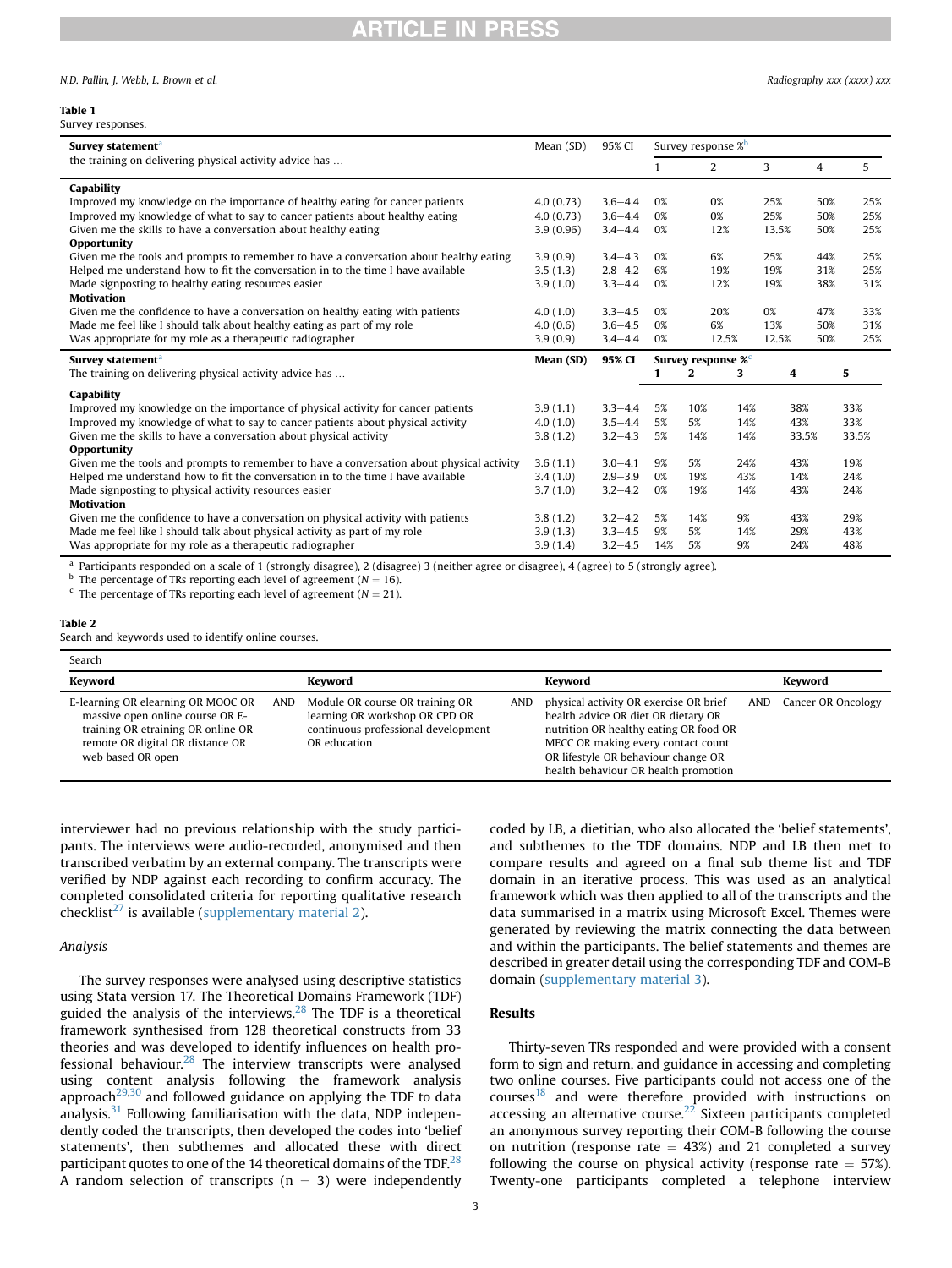# **ARTICLE IN PRESS**

## N.D. Pallin, J. Webb, L. Brown et al. Radiography xxx (xxxx) xxx

#### <span id="page-3-0"></span>Table 3

| Course characteristics.                                                 |                                                                                                                                                                                                                             |  |  |  |  |  |
|-------------------------------------------------------------------------|-----------------------------------------------------------------------------------------------------------------------------------------------------------------------------------------------------------------------------|--|--|--|--|--|
| Course developer and title                                              | Description                                                                                                                                                                                                                 |  |  |  |  |  |
| BMJ Learning <sup>17</sup><br>The Health Benefits of Physical Activity: | A 30-min course that covers the importance and effectiveness of physical exercise as a preventer of cancer, as well as being an<br>essential part of its treatment. As well as how to recommend it to patients with cancer. |  |  |  |  |  |
| Cancer                                                                  | Aims to develop health professionals' understanding of:                                                                                                                                                                     |  |  |  |  |  |
|                                                                         | - How physical activity can help to prevent cancer.                                                                                                                                                                         |  |  |  |  |  |
|                                                                         | - How physical activity is an essential part of treatment for patients with cancer.<br>- How to recommend physical activity in patients with cancer.                                                                        |  |  |  |  |  |
| Moving Medicine <sup>21</sup>                                           | A website that provides guidance to healthcare professionals on integrating physical activity conversations into routine clinical                                                                                           |  |  |  |  |  |
| Cancer. The 1-Minute Conversation. The                                  | care with patients with various health conditions. TRs in the study were instructed to complete the guide in having a 1-Minute                                                                                              |  |  |  |  |  |
| 5-Minute Conversation. The More-                                        | Conversation, a 5-Minute Conversation, a More-Minute Conversation with adults with cancer.                                                                                                                                  |  |  |  |  |  |
| Minute Conversation                                                     |                                                                                                                                                                                                                             |  |  |  |  |  |
| Macmillan $^{20}$                                                       | A video course to enable healthcare professionals to raise awareness of the importance of physical activity and signpost people                                                                                             |  |  |  |  |  |
| Understanding Physical Activity &                                       | to further support.                                                                                                                                                                                                         |  |  |  |  |  |
| Cancer                                                                  | Aims to develop health professionals' understanding of:                                                                                                                                                                     |  |  |  |  |  |
|                                                                         | - The importance of physical activity for people living with cancer.<br>- Resources are available to support people to become more active.                                                                                  |  |  |  |  |  |
|                                                                         | - How to deliver effective advice on physical activity in less than 2 min.                                                                                                                                                  |  |  |  |  |  |
| Macmillan $^{22}$                                                       | A short video course that aims to increase health professionals' knowledge and understanding of nutrition as part of the care                                                                                               |  |  |  |  |  |
| Nutrition for Living with and Beyond                                    | provided for people living with and beyond cancer following treatment.                                                                                                                                                      |  |  |  |  |  |
| Cancer                                                                  | Topics covered include:                                                                                                                                                                                                     |  |  |  |  |  |
|                                                                         | - Eat well feel-good fact or fiction quiz.                                                                                                                                                                                  |  |  |  |  |  |
|                                                                         | - Nutrition and dietary advice for people living with and beyond cancer.                                                                                                                                                    |  |  |  |  |  |
|                                                                         | - Core principles of human nutrition.                                                                                                                                                                                       |  |  |  |  |  |
| World Cancer Research Fund <sup>18</sup>                                | An online course, with topics that include:                                                                                                                                                                                 |  |  |  |  |  |
| Online Cancer Prevention Training                                       | - WCRF's 10 cancer prevention recommendations and the science behind them.                                                                                                                                                  |  |  |  |  |  |
|                                                                         | - Behaviour change theories and how to apply them in practice.<br>- Eating well during cancer.                                                                                                                              |  |  |  |  |  |
|                                                                         | - Debunking common cancer myths.                                                                                                                                                                                            |  |  |  |  |  |
|                                                                         |                                                                                                                                                                                                                             |  |  |  |  |  |

#### <span id="page-3-1"></span>Table 4

Course options that participants were allocated to in each group.

| Group               | Online courses                                                                                                              |
|---------------------|-----------------------------------------------------------------------------------------------------------------------------|
| Course allocation 1 | - World Cancer Research Fund Online Cancer Prevention Training <sup>18</sup>                                                |
|                     | - Moving Medicine. Cancer. The 1-Minute Conversation, The 5-Minute Conversation, The More-Minute Conversation <sup>21</sup> |
| Course allocation 2 | - World Cancer Research Fund Online Cancer Prevention Training <sup>18</sup>                                                |
|                     | - Macmillan. Understanding Physical Activity & Cancer <sup>20</sup>                                                         |
| Course allocation 3 | - World Cancer Research Fund Online Cancer Prevention Training <sup>18</sup>                                                |
|                     | - BMJ Learning. The Health Benefits of Physical Activity: Cancer <sup>17</sup>                                              |
| Course allocation 4 | - Macmillan. Nutrition for Living with and Beyond Cancer <sup>22</sup>                                                      |
|                     | - Moving Medicine. Cancer. The 1-Minute Conversation, The 5-Minute Conversation, The More-Minute Conversation <sup>21</sup> |
| Course allocation 5 | - Macmillan. Nutrition for Living with and Beyond Cancer <sup>22</sup>                                                      |
|                     | - Macmillan, Understanding Physical Activity & Cancer <sup>20</sup>                                                         |
| Course allocation 6 | - Macmillan, Nutrition for Living with and Beyond Cancer <sup>22</sup>                                                      |
|                     | - BMJ Learning. The Health Benefits of Physical Activity: Cancer <sup>17</sup>                                              |

(response rate  $=$  57%). The only reported reason for not taking part in the interviews were issues with accessing one of the online courses.<sup>[18](#page-7-14)</sup> One participant reported this, but no other participants provided feedback on reasons for drop out. Interviews lasted approximately 30 min (range:  $20-45$  min). Data saturation occurred at interview eighteen, as after this no new codes occurred. The characteristics of the TRs who participated in the study are outlined in [Table 5](#page-4-0).

# Survey

The self-reported changes in capability, opportunity and motivation to deliver physical activity and dietary advice are shown in [Table 1.](#page-2-0) Participants reported improvements in knowledge on the importance of healthy eating for cancer patients  $(4.0; C13.6-4.4)$ , of what to say to cancer patients about healthy eating  $(4.0; C13.6-4.4)$ and skills to have a conversation about healthy eating (3.9; CI  $3.4 - 4.4$ ).

## Interviews

Five overarching themes and 7 subthemes were identified ([Fig. 1](#page-4-1)). Themes were (1) online courses can develop TRs'

knowledge of why the delivery of advice is important and how to deliver advice. (2) online courses prompt TRs to deliver advice. (3) TRs need to see the relevance of the courses to their role and patients' needs. (4) organisational commitment and leadership are important to implementation and (5) social comparison and modelling are facilitators to the delivery of advice. The themes and sub themes are presented below with supporting quotes and the participant's number, professional grade and job role.

# Online courses can develop TRs' knowledge of why the delivery of advice is important and how to deliver advice

Participants reported feeling more confident in their ability to deliver advice. Participants mentioned after completing the training they felt they had the psychological knowledge and skills to deliver advice. Particularly because the training provided guidance on how to start these conversations with patients who might not be receptive to receiving advice, and also how to deliver advice in the limited time TRs have with patients.

'I think it's how you start those conversations. When you talk to patients initially some of them are quite defensive, they don't want to have those conversations. What I liked about the way that the online e-learning worked was it encouraged you to think about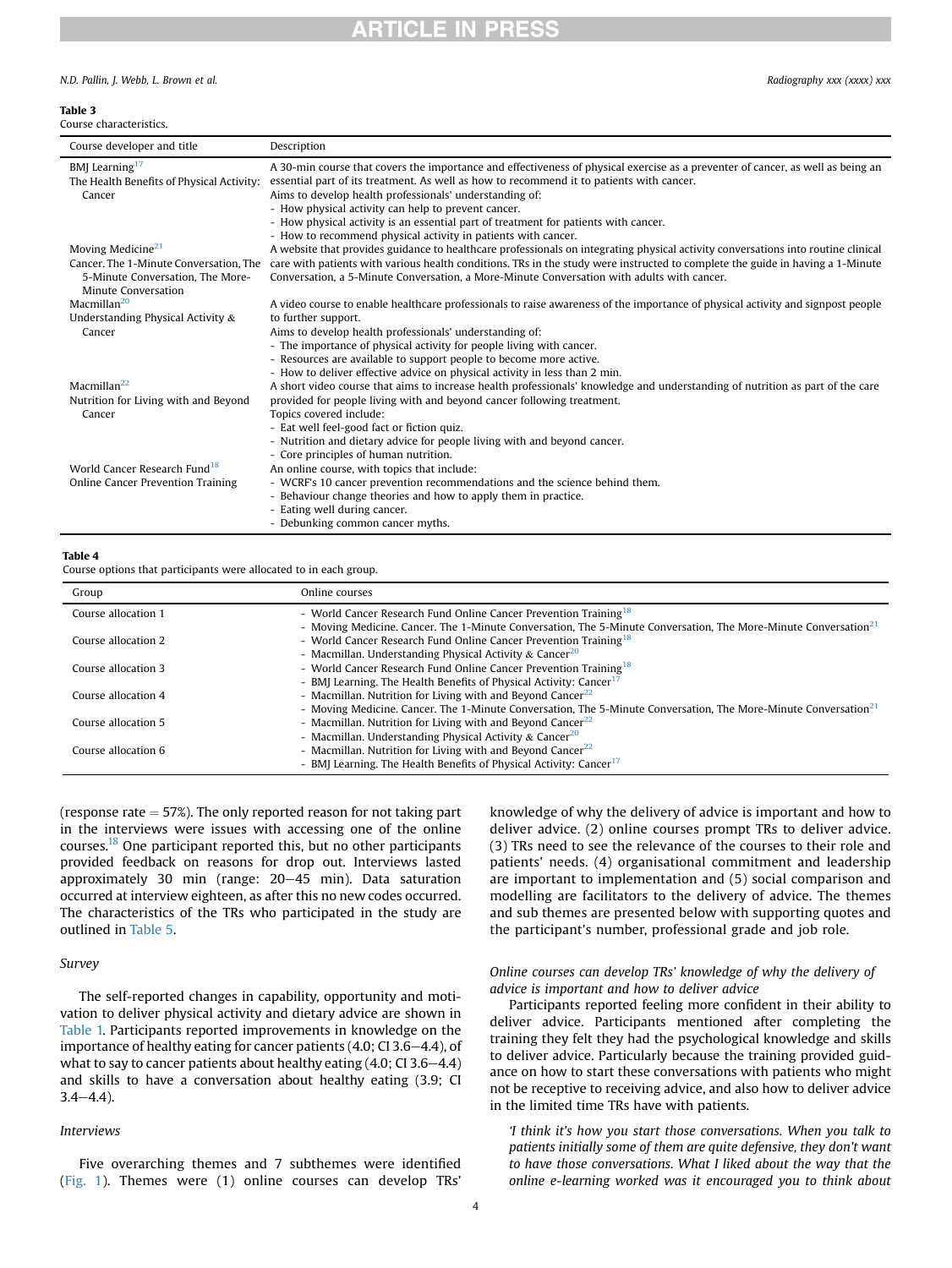# **ARTICLE IN PRESS**

#### N.D. Pallin, J. Webb, L. Brown et al. Radiography xxx (xxxx) xxx

### <span id="page-4-0"></span>Table 5

| Variable                         | Semi-structured interview | Survey following course on nutrition | Survey following course on physical activity |
|----------------------------------|---------------------------|--------------------------------------|----------------------------------------------|
| <b>Number of participants</b>    | 21                        | 16                                   | 21                                           |
| AfC <sup>a</sup> band            |                           |                                      |                                              |
| Band 5                           |                           |                                      |                                              |
| Band 6                           |                           |                                      |                                              |
| Band 7                           |                           |                                      |                                              |
| Band 8                           |                           |                                      |                                              |
| Gender                           |                           |                                      |                                              |
| Female                           | 21                        | 16                                   | 21                                           |
| Male                             | 0                         | 0                                    | 0                                            |
| <b>Professional Role</b>         |                           |                                      |                                              |
| Treatment Radiographer           | 16                        |                                      |                                              |
| On Treatment Review Radiographer |                           |                                      |                                              |
| Radiotherapy Practice Educator   |                           |                                      |                                              |

<span id="page-4-2"></span>a Agenda for change band. In the UK, the professional grade of TRs is defined by agenda for change band. This ranges from band 5 to band 8 which reflect an individual's professional skills, responsibilities, and job-related knowledge.<sup>[32](#page-8-11)</sup>

<span id="page-4-3"></span><span id="page-4-1"></span>**b** Online survey did not collect information on respondents' professional role responsibilities.



Figure 1. Representation of themes and subthemes.

## how you start those conversations, making it their decision' (Participant 2\_Band 8 on Treatment Review Radiographer).

'In reality we don't have the time to go through all this with a patient, so you need the quick points, and what I did like about both of them, especially the nutrition one. I've written it down, there's Top 10 Tips for Eating Well from the British Dietetic Association, and then it breaks them down, you know, each one, but quickly, if you want to read it quickly and remember those points, you can just read the Top 10 Tips, and that kind of prompts you if you want to go into more detail, so I liked that part of it as well' (Participant 20\_Band 6 Treatment Radiographer).

One participant mentioned how previously they would not have advised patients on physical activity unless patients were suffering from side effects. However, after completing the training they intend to advise all patients.

'Within our hospital we do have a medical therapies unit that kind of offers exercise information and one-to-one sessions but I don't generally give out the information unless somebody is suffering fatigue but actually now, I'm thinking maybe everybody needs something' (Participant 21\_Band 8 on Treatment Review Radiographer).

There were also some immediate changes in practice reported by participants.

'I'm noticing it more when I'm talking to patients. Like I ask them now what kind of exercise are they doing' (Participant 4\_Band 6 Treatment Radiographer).

Importance of evidence and scientific rationale. Inclusion of the scientific evidence and rationale for physical activity and a healthy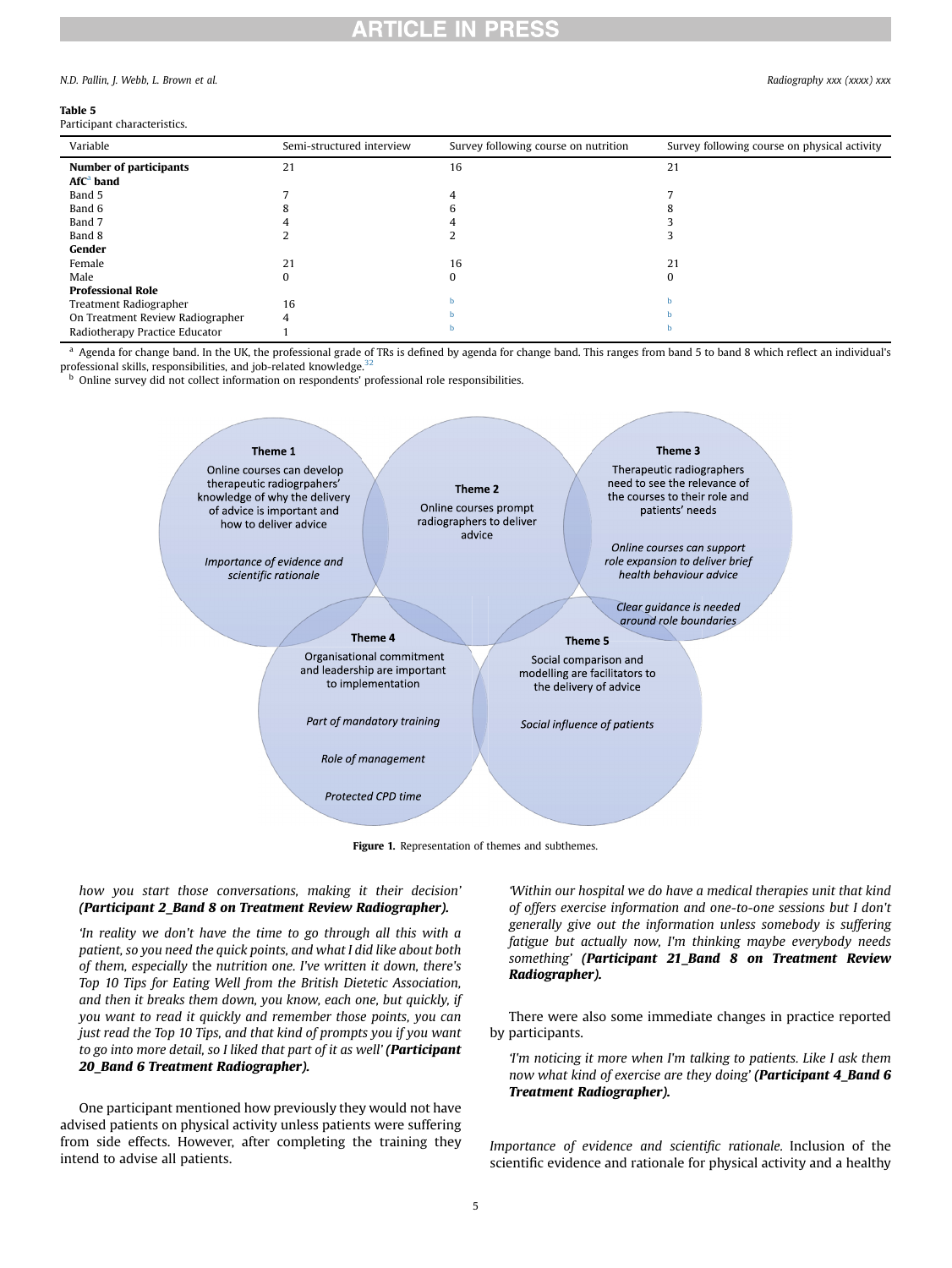# **ARTICLE IN PRESS**

N.D. Pallin, J. Webb, L. Brown et al. et al. et al. et al. et al. et al. et al. et al. Radiography xxx (xxxx) xxx

diet for those with cancer was identified as an important feature of the training. Participants mentioned that this gave them the confidence and motivation to have these conversations with patients.

'I knew that physical activity was important, but when you see the statistics and things like that they brought up, it just reinforced it home that actually yes, this is something that we should be promoting a lot more with our patients' (Participant 4\_Band 6 Treatment Radiographer).

The benefit of including content on the underlying physiology of how exercise and healthy eating is beneficial was also highlighted. Some participants mentioned that the training could be improved by including additional content on this.

'I would have liked to have seen more evidence base and the physiological side of it as well rather than just the facts about saying this is not good for you, so what effect does that actually have on the body' (Participant 14\_Band 5 Treatment Radiographer).

Online courses can prompt radiographers to deliver advice

Participants mentioned how the courses prompted them to develop a habit in delivering advice. The training reminded them to have these conversations with patients, as well as reducing the habit of advising 'rest is best' to manage treatment and cancer related fatigue.

'It prompted me to mention it. Then once you start mentioning it to a few you kind of get in the habit of doing it, don't you' (Participant 5 Band 6 Treatment Radiographer).

'Patients who are suffering with the tiredness and the fatigue from radiotherapy you don't often think to suggest that actually they do more activity, I think the easy thing to say or the default is to say rest up, listen to your body, take naps and that kind of thing, but actually if they were doing a couple of walks a day or a walk a day it might help in the opposite way and make them feel a bit better' (Participant 11\_Band 6 Treatment Radiographer).

TRs need to see the relevance of the courses to their role and patients' needs

Overall participants reported that the courses were appropriate to their role, particularly because patients ask TRs for advice on these topics. However, when TRs could make the connection between the content within the courses and their role, they perceived the courses more useful. In particular, more TRs could see how the content within the courses on physical activity were applicable to their role.

'The physical activity one which was quite practical, that was quite helpful with tips and when I was doing that I felt there was a lot of good advice and I could actually think about how I would be able to introduce what I was learning in that one' (Participant 3\_Band 6 Treatment Radiographer).

However, some radiographers felt that some of the content within the courses was focused on how to prevent cancer rather than cancer survivorship.

'Yes, it was definitely 'Do this not to get cancer … yes, I think it was more how to prevent rather than how to manage' (Participant 5\_Band 6 Treatment Radiographer).

There was mixed feedback on the usefulness of some of the content within the courses on nutrition. While participants thought the content was a good overview of general healthy eating, TRs would have welcomed more content that was tailored to different cancer diagnoses. If the training on nutrition was more applicable

to the daily role of TRs, some mentioned that radiographers might be more motivated to undergo the training.

'These modules, even though they're really informative, they're more general, and I think if it was more geared towards, even in modules, for radiographers, I think they would be more motivated and encouraged to use that' (Participant 20\_Band 6 Treatment Radiographer).

The main suggestions to make the training on nutrition more applicable to TRs were to include more content on appropriate nutrition advice for different cancer diagnoses and treatment sites.

'It was just general healthy eating; they didn't break down any areas of treatment, but it would be helpful if it was broken down into treatment areas, because we have limitations because of sideeffects' (Participant 17\_Band 5 Treatment Radiographer).

Online courses can support role expansion to deliver brief health behaviour advice. Radiographers reported that after completing the training they could see how they could expand their role in delivering advice on these topics. Some participants mentioned that before completing the training they would have considered the delivery of dietary advice to be solely within the role of dietitians. While TRs acknowledged that dietitians are best placed to give dietary advice, participants mentioned how TRs can fill a gap.

'(previously) I would have said it probably wasn't part of our role …. a lot of the time our patients will ask us questions around these topics and it is very easy to think the dietitian will be the next port of call' (Participant 3\_ Band 6 Treatment Radiographer).

'I think it should definitely be in our area because if we didn't get asked it very often then maybe not, but we get asked things like that all the time, and for example our dietitians only come in on a Thursday, so if it's Monday and the patient is asking us questions there's nothing we can really do until Thursday, so we need to know what advice we can give them, so I think it should be in our scope. Obviously, it's a totally different level of understanding to what a dietitian has, but we should have some basic knowledge to at least give some advice' (Participant 12\_Band 5 Treatment Radiographer).

Clear guidance is needed around role boundaries. Participants mentioned that a barrier in delivering advice is a lack of clear guidance and clarity around professional boundaries. Knowing when the delivery of advice is outside their scope of practice, and who within the multi-disciplinary team they should refer to, is important. Some participants mentioned that this was missing within the training and future training courses should incorporate content on this.

'I know we have our review team and our dietitians that look after them, so I suppose it's at what point do we give that information, at what point do we refer them to a dietitian when it's their job role and they know lots about it' (Participant 19\_Band 6 Treatment Radiographer).

## Organisational commitment and leadership are important to implementation

Part of mandatory training. Many TRs thought the training was relevant to their role and therefore training on these topics should be mandatory for TRs. It was also noted that if it was mandatory radiographers would have more confidence in the training, and it would facilitate embedding routine delivery of advice within practice. Many TRs suggested introducing topics like this into the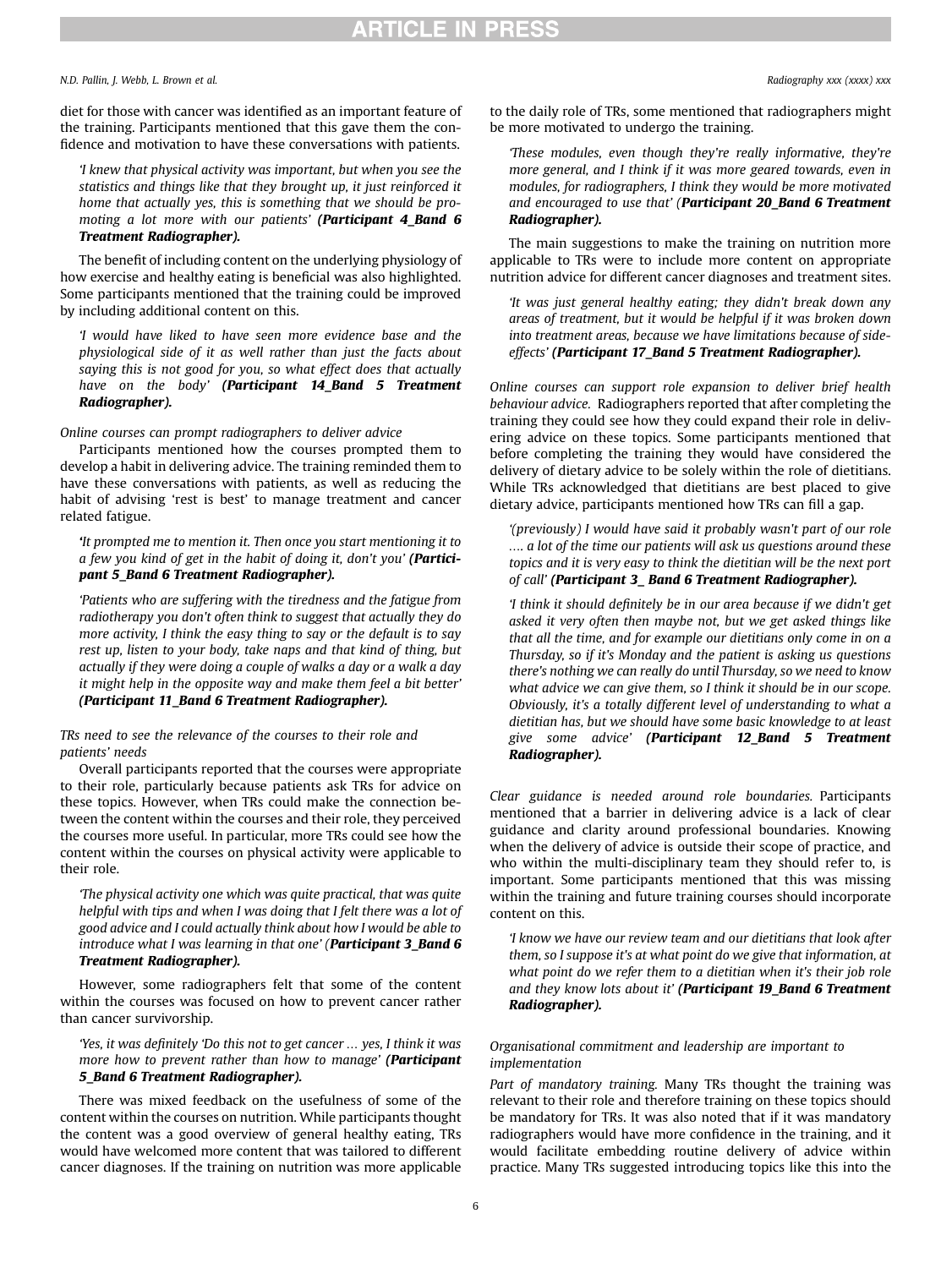# **RTICLE IN PRESS**

N.D. Pallin, J. Webb, L. Brown et al. Radiography xxx (xxxx) xxx

induction training when joining the NHS Trust would be a suitable approach.

'I think the only way to implement something like this is as part of your mandatory training, as part of induction' (Participant 10 Band 7 on Treatment Review Radiographer).

Role of management. The importance of managerial support as a facilitator in developing TRs' confidence to both complete the training and provide advice to patients was highlighted.

'Managerial, I guess if someone doesn't have the confidence and then is worried about doing something wrong that would impact. If you had a supportive management going 'Oh no, do this course and then you'll have the confidence to give the advice, and it is your role and it is your place', that would be quite reassuring' (Participant 1\_Band 5 Treatment Radiographer).

Protected CPD time. Radiographers mentioned that the motivation is there to help patients and to undergo training that is beneficial to their practice. However, a barrier to completing training is time and it was therefore highlighted that having the protected time to undergo this training is key.

'Obviously time, actually being given CPD time at work, that's always a good one to do. To be fair, I think our department would support it and I think all the radiographers would be really keen to do it'. (Participant 21 Band 8 on Treatment Review Radiographer).

Social comparison and modelling are facilitators to the delivery of advice

Many mentioned while training is a key facilitator in supporting radiographers to deliver brief health behaviour advice it may not be sufficient on its own. The influence of social comparison and modelling for demonstrating how to deliver advice was highlighted.

'I learnt it all just in placement from senior staff and other radiographers, what advice they give' (Participant 18\_Band 5 Treatment Radiographer).

Social influence of patients. The inclusion of patients' experiences and preferences for receiving advice was highlighted as an important feature of the courses. Participants mentioned how this enabled them to identify opportunities within their role to deliver advice.

'I definitely think patient experience is so key. I think it makes it more relatable as well and it definitely gets me thinking which patients in my department would I be having this conversation in and giving me an idea of how the patients feel depending on us having that conversation' (Participant 3\_Band 6 Treatment Radiographer).

## Discussion

The present study's findings indicate that online courses may support TRs' to engage in conversations around physical activity and diet, increase awareness around the importance of such conversations, and reduce barriers for providing advice. For TRs who already believed such conversations were important and relevant to their role, the training facilitated further improvement in self-perceived knowledge and confidence to deliver advice. The findings also show that participating in online courses on these

topics can prompt radiographers to have brief health behaviour conversations with patients. Participants particularly valued the inclusion of evidence and scientific rationale in the courses. Many mentioned how this was a motivator to deliver advice on physical activity and healthy eating, as well as increasing their confidence to have these conversations. Courses that demonstrated how health professionals could deliver brief health behaviour advice into the short time they have with patients were also valued by participants.

While the findings indicate that online courses can support role expansion among TRs to deliver advice on diet, participants also acknowledged the importance of being supported by a dietitian and being able to access support when advice delivery is outside their professional remit. Additionally, participants highlighted the need for guidance around role boundaries and scope of practice to deliver advice on the topics of diet. This is in line with previous recommendations for a multidisciplinary approach to the delivery of dietary advice, with frontline staff being supported by dietitians.<sup>[33](#page-8-12)[,34](#page-8-13)</sup>

To effectively support TRs to undergo this type of training and to deliver brief health behaviour advice, the importance of organisational and managerial leadership was highlighted, as well as incorporating the training into new staff orientation and as part of mandatory training, in line with previous recommendations.<sup>[35](#page-8-14)</sup> While the delivery of health behaviour advice and the completion of training depends on the capability and willingness of frontline healthcare professionals, managers' commitment is also key to the successful implementation of evidence-based practices and supporting health professionals to transcend professional barriers and roles. $36,37$  $36,37$ 

The findings also demonstrate that the delivery of training may not be sufficient on its own in supporting TRs to deliver advice on these topics. Implementing new practices and/or changing existing practices in organisations, require changes in both individual and collective behaviour. $31$  The interviews from this study showed that while training can improve TRs beliefs about their capabilities to deliver brief health behaviour advice, the delivery of advice is also related to social influences and support. Participants mentioned how clinical practice skills are also learnt from modelling the practices of their colleagues. A review of educational interventions to improve the delivery of nutrition care by doctors also found that while the delivery of nutrition care is influenced by adequate competency, it is also influenced by the social environment, through observing and modelling the behaviours and attitudes of others.<sup>[38](#page-8-17)</sup> Within radiotherapy and oncology, if TRs as a whole are to deliver health behaviour advice, then perceived collective efficacy might positively interact with individual self-efficacy. $3<sup>3</sup>$ 

The findings from this study add to the evidence that online training may increase health professionals' knowledge and skills to deliver brief health behaviour advice or 'make every contact count'.<sup>[25](#page-8-1)[,40](#page-8-19)–[42](#page-8-19)</sup> While overall the courses were acceptable for TRs, participants mentioned that future courses on nutrition could incorporate more content tailored to different cancer diagnoses and considering the side effects patients experience as a result of cancer and associated treatments. Also, participants felt that some of the content within the courses was focused on how to prevent cancer rather than cancer survivorship. However, previous research has highlighted that TRs primarily deliver advice on health behaviours to patients to help control side effects rather than focusing on cancer survivorship and general health. $13,33$  $13,33$  Therefore, a consensus may be needed on the requisite course content for TRs on delivering dietary advice.

Lifestyle choices are made by individuals, but these choices may be facilitated or impeded by HCPs. $43$  With a greater focus on supporting patients to self-manage, health professionals are required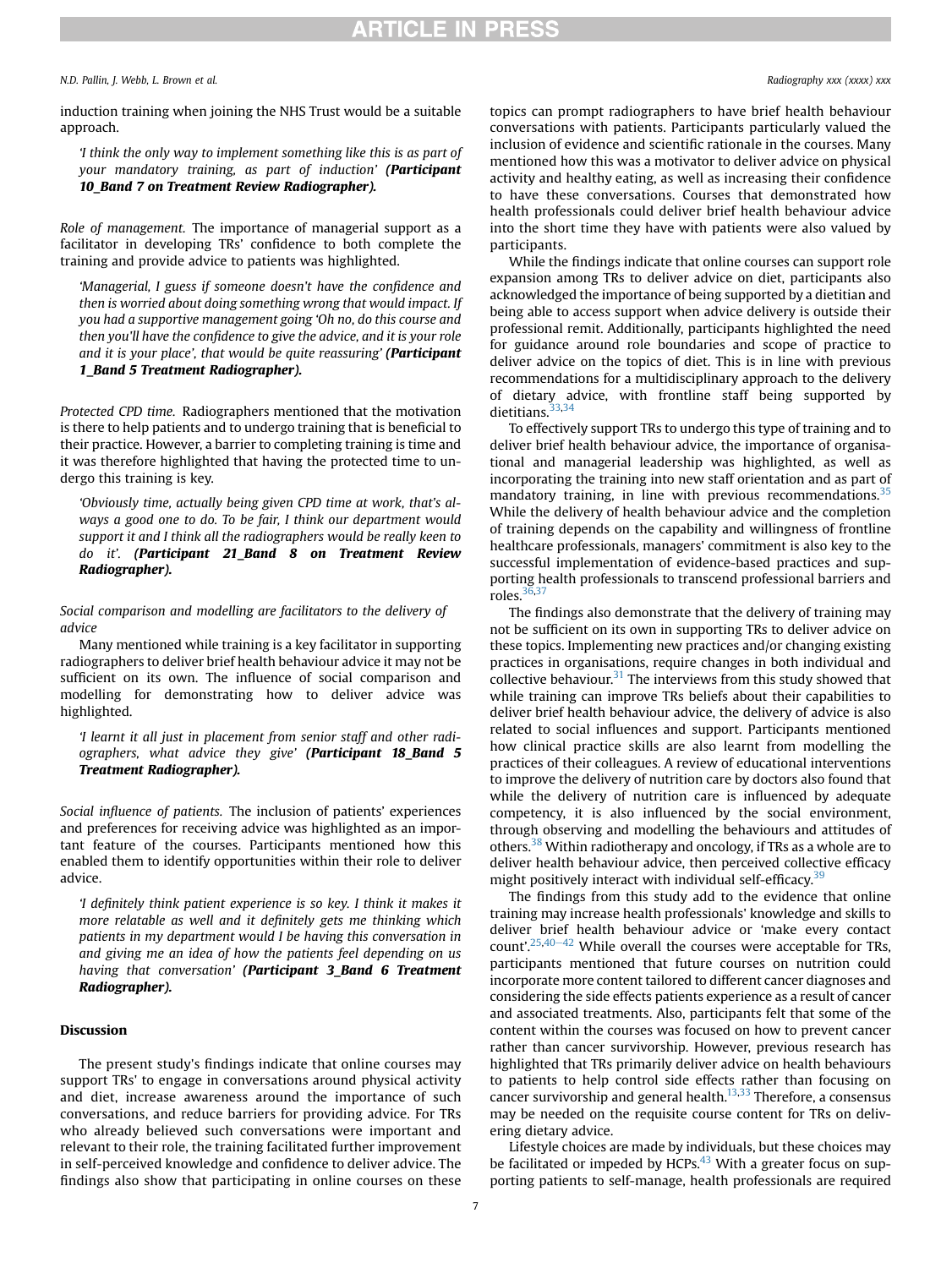## N.D. Pallin, J. Webb, L. Brown et al. Radiography xxx (xxxx) xxx

to embrace health promotion as a part of their role.<sup>10,[43](#page-8-20)</sup> The findings of this study show that current online courses for oncology health professionals on the topics of physical activity and nutrition may support TRs' in meeting this recommendation. Increasing selfefficacy via online courses may increase practices among TRs to deliver advice, as higher self-efficacy among healthcare professionals is associated with higher levels of health behaviour advice delivery. $44$  In the current study some radiographers mentioned they had already implemented some of what they learnt into their practice.

## Limitations

While efforts were made to invite TRs who might be unaware of online courses on these topics or the benefits of physical activity and nutrition for those living with and after cancer, the sample were self-selecting. This may have led to the recruitment of TRs who are already interested in health promotion. The sample size was small and may not represent the views of the wider therapeutic radiography workforce. Additionally, although participants perceived usefulness of the courses were explored through discussion of course features and content, comparison between courses focusing on the same topic were not explored to identify those that are most useful for TRs.

## Conclusion

This study demonstrated that current online courses on physical activity and diet for those with and living beyond cancer are acceptable for TRs and can be easily disseminated within radiotherapy departments. The findings show that for training on these topics to be effective, TRs need to see the relevance to their role, which may encourage TRs to complete training on these topics. Suggestions for adaptations to nutrition courses included the need for content that accounts for the side effects cancer patients experience while undergoing treatment. The use of the TDF in the analysis of the interviews, highlighted the key 'behaviour change' features of the courses that can be applied in future training intervention developments. Such as the inclusion of the evidence and scientific rationale on the benefits of diet and physical activity and also guidance on how to start conversations with patients. The results of this study also highlight a number of important considerations for the implementation of brief health behaviour advice and online training interventions within cancer care. In particular, the importance of multi-disciplinary working, organisational support and clear guidance around professional role boundaries.

# Authors' contributions

NDP was the principal investigator of the study. NDP, AF and RJB conceived the study and obtained the funding with JW, NW and LC. AF, RJB, JW, NW, LC, ASL provided input into the design of the study. NDP conducted the interviews. NDP and LB analysed the data. NDP drafted the manuscript, then circulated among all authors for comments and revision. All authors read and approved the final manuscript.

# Conflict of interest statement

JW was previously a member of staff at Macmillan Cancer Support. No other conflicts of interests are declared.

#### Acknowledgements

This research was funded by the College of Radiographers Industry Partnership Scheme (CoRIPS) grant 150. We would like to thank all participants for giving their time to take part in this study and for sharing their views and experiences on this topic.

### Appendix A. Supplementary data

Supplementary data to this article can be found online at [https://doi.org/10.1016/j.radi.2021.09.004.](https://doi.org/10.1016/j.radi.2021.09.004)

## References

- <span id="page-7-0"></span>1. Bray F, Ferlay J, Soerjomataram I, Siegel RL, Torre LA, Jemal A. Global cancer statistics 2018: GLOBOCAN estimates of incidence and mortality worldwide for 36 cancers in 185 countries. CA A Cancer J Clin 2018;68(6):394-424. [https://](https://doi.org/10.3322/caac.21492) [doi.org/10.3322/caac.21492.](https://doi.org/10.3322/caac.21492)
- <span id="page-7-1"></span>2. Quinten C, Coens C, Ghislain I, Zikos E, Sprangers MA, Ringash J, et al. The effects of age on health-related quality of life in cancer populations: a pooled analysis of randomized controlled trials using the European Organisation for Research and Treatment of Cancer (EORTC) QLQ-C30 involving 6024 cancer patients. Eur J Canc Care 2015;51(18):2808-19. [https://doi.org/10.1016/](https://doi.org/10.1016/j.ejca.2015.08.027) [j.ejca.2015.08.027](https://doi.org/10.1016/j.ejca.2015.08.027).
- <span id="page-7-2"></span>3. Speck RM, Courneya KS, Mâsse LC, Duval S, Schmitz KH. An update of controlled physical activity trials in cancer survivors: a systematic review and meta-analysis. J Cancer Surviv 2010;4(2):87-100. [https://doi.org/10.1007/](https://doi.org/10.1007/s11764-009-0110-5) [s11764-009-0110-5.](https://doi.org/10.1007/s11764-009-0110-5)
- <span id="page-7-3"></span>4. Schmitz KH, Courneya KS, Matthews C, Demark-Wahnefried W, Galvão DA, Pinto BM, et al. American college of sports medicine roundtable on exercise guidelines for cancer survivors. Med Sci Sports Exerc 2010;42(7):1409-26. [https://doi.org/10.1249/MSS.0b013e3181e0c112.](https://doi.org/10.1249/MSS.0b013e3181e0c112)
- <span id="page-7-4"></span>5. Lahart IM, Metsios GS, Nevill AM, Carmichael AR. Physical activity, risk of death and recurrence in breast cancer survivors: a systematic review and metaanalysis of epidemiological studies. Acta Oncol  $2015;54(5):635-54.$  [https://](https://doi.org/10.3109/0284186X.2014.998275) [doi.org/10.3109/0284186X.2014.998275](https://doi.org/10.3109/0284186X.2014.998275).
- <span id="page-7-5"></span>6. World cancer research fund/American institute for cancer research, continous update project report 2018. Survivors of breast and other cancer. Available from: [dietandcancerreport.org](http://dietandcancerreport.org) (Accessed 6 May 2021).
- 7. Doyle C, Kushi LH, Byers T, Courneya KS, Demark-Wahnefried W, Grant B, et al. Nutrition and physical activity during and after cancer treatment: an American Cancer Society guide for informed choices. CA A Cancer J Clin 2006;56(6): 323e53. <https://doi.org/10.3322/canjclin.56.6.323>.
- 8. Meyerhardt JA, Heseltine D, Niedzwiecki D, Hollis D, Saltz LB, Mayer RJ, et al. Impact of physical activity on cancer recurrence and survival in patients with stage III colon cancer: findings from CALGB 89803. J Clin Oncol 2006;24(22): 3535e41. <https://doi.org/10.1200/JCO.2006.06.0863>.
- 9. Van Blarigan EL, Meyerhardt JA. Role of physical activity and diet after colorectal cancer diagnosis. J Clin Oncol 2015;33(16):1825. [https://doi.org/10.1200/](https://doi.org/10.1200/JCO.2014.59.7799) [JCO.2014.59.7799](https://doi.org/10.1200/JCO.2014.59.7799).
- <span id="page-7-7"></span><span id="page-7-6"></span>10. Independent Cancer Taskforce. [Achieving world-class cancer outcomes a strategy](http://refhub.elsevier.com/S1078-8174(21)00125-5/sref10) [for England 2015-2020](http://refhub.elsevier.com/S1078-8174(21)00125-5/sref10). 2015.
- 11. Nekhlyudov L, Mollica MA, Jacobsen PB, Mayer DK, Shulman LN, Geiger AM. Developing a quality of cancer survivorship care framework: implications for clinical care, research, and policy. J Natl Cancer Inst 2019;111(11):1120-30. <https://doi.org/10.1093/jnci/djz089>.
- <span id="page-7-8"></span>12. Koutoukidis DA, Lopes S, Fisher A, Williams K, Croker H, Beeken RJ. Lifestyle advice to cancer survivors: a qualitative study on the perspectives of health professionals. BMJ open 2018;8(3):020313. [https://doi.org/10.1136/bmjopen-](https://doi.org/10.1136/bmjopen-2017-020313)[2017-020313](https://doi.org/10.1136/bmjopen-2017-020313).
- <span id="page-7-9"></span>13. Pallin ND, Beeken RJ, Jones KP, Woznitza N, Fisher A. A survey of therapeutic radiographers' knowledge, practices, and barriers in delivering health behaviour advice to cancer patients. *J Canc Educ* 2020;15:1-8. [https://doi.org/](https://doi.org/10.1007/s13187-020-01896-x) [10.1007/s13187-020-01896-x](https://doi.org/10.1007/s13187-020-01896-x).
- <span id="page-7-10"></span>14. Pallin ND, Beeken RJ, Pritchard-Jones K, Charlesworth L, Woznitza N, Fisher A. Therapeutic radiographers' delivery of health behaviour change advice to those living with and beyond cancer: a qualitative study. BMJ open 2020;10(8): e039909. <https://doi.org/10.1136/bmjopen-2020-039909>.
- <span id="page-7-12"></span><span id="page-7-11"></span>15. Effective practice and organisation of care (EPOC). EPOC Taxonomy 2015. Available from: [epoc.cochrane.org/epoc-taxonomy](http://epoc.cochrane.org/epoc-taxonomy). [Accessed 2 May 2021].
- 16. Cook DA, Levinson AJ, Garside S, Dupras DM, Erwin PJ, Montori VM. Internetbased learning in the health professions: a meta-analysis. Jama 2008;300(10): 1181e96. <https://doi.org/10.1001/jama.300.10.1181>.
- <span id="page-7-14"></span><span id="page-7-13"></span>17. BMJ learning. The health benefits of physical activity: cancer. 2014. Available from: [https://newlearning.bmj.com/course/10051883.](https://newlearning.bmj.com/course/10051883) [Accessed 2 May 2021].
- 18. World Cancer Research Fund. Online cancer prevention training. Available from: [https://www.wcrfuk.org/uk/here-help/health-professionals/online-training.](https://www.wcrfuk.org/uk/here-help/health-professionals/online-training) [Accessed 2 May 2021].
- 19. Prostate cancer UK. Diet, lifestyle and prostate cancer treatment. Available from: [https://prostatecanceruk.org/for-healthprofessionals/education/courses/](https://prostatecanceruk.org/for-healthprofessionals/education/courses/introduction-to-diet-lifestyle-and-prostate-cancer-treatment)